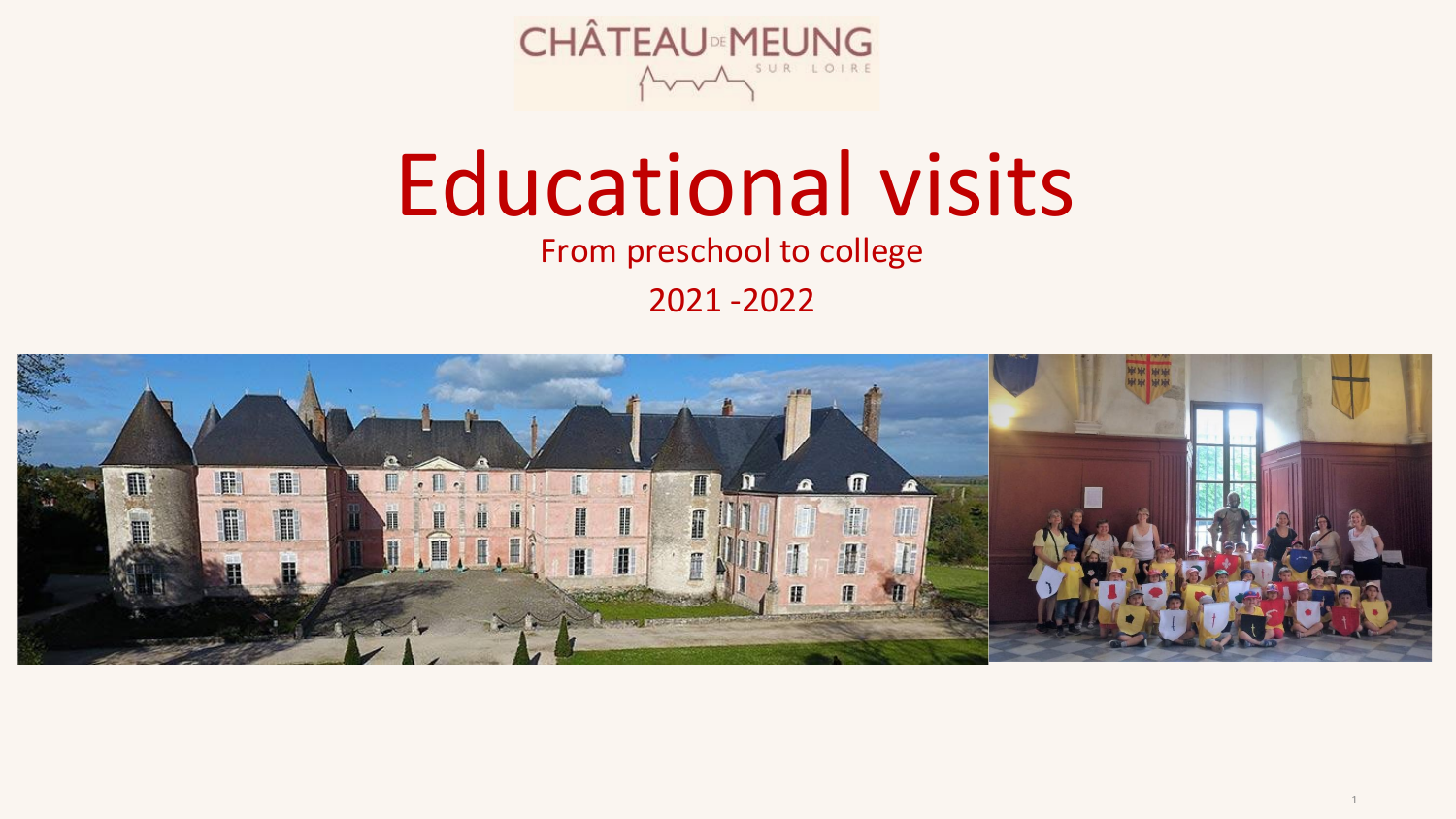Teachers, looking for a place for a school trip ? What about a wonderful place where education meets fun, bringing everyday life in History back to life ? In order to share the cultural wealth of our Heritage, we offer specific activities for each age. Enrich your lessons with the many thematic visits ! A day at the castle is also a way to learn fundamentals : communication and exchange with fellow pupils and our staff, open up new perspectives on the present world… *Your contact : Marie De Rasse – PhD History* **To discover History in an unusual way… come at the Castle of Meung !!**



# The castle of Meung, A wonderful French teaching material !

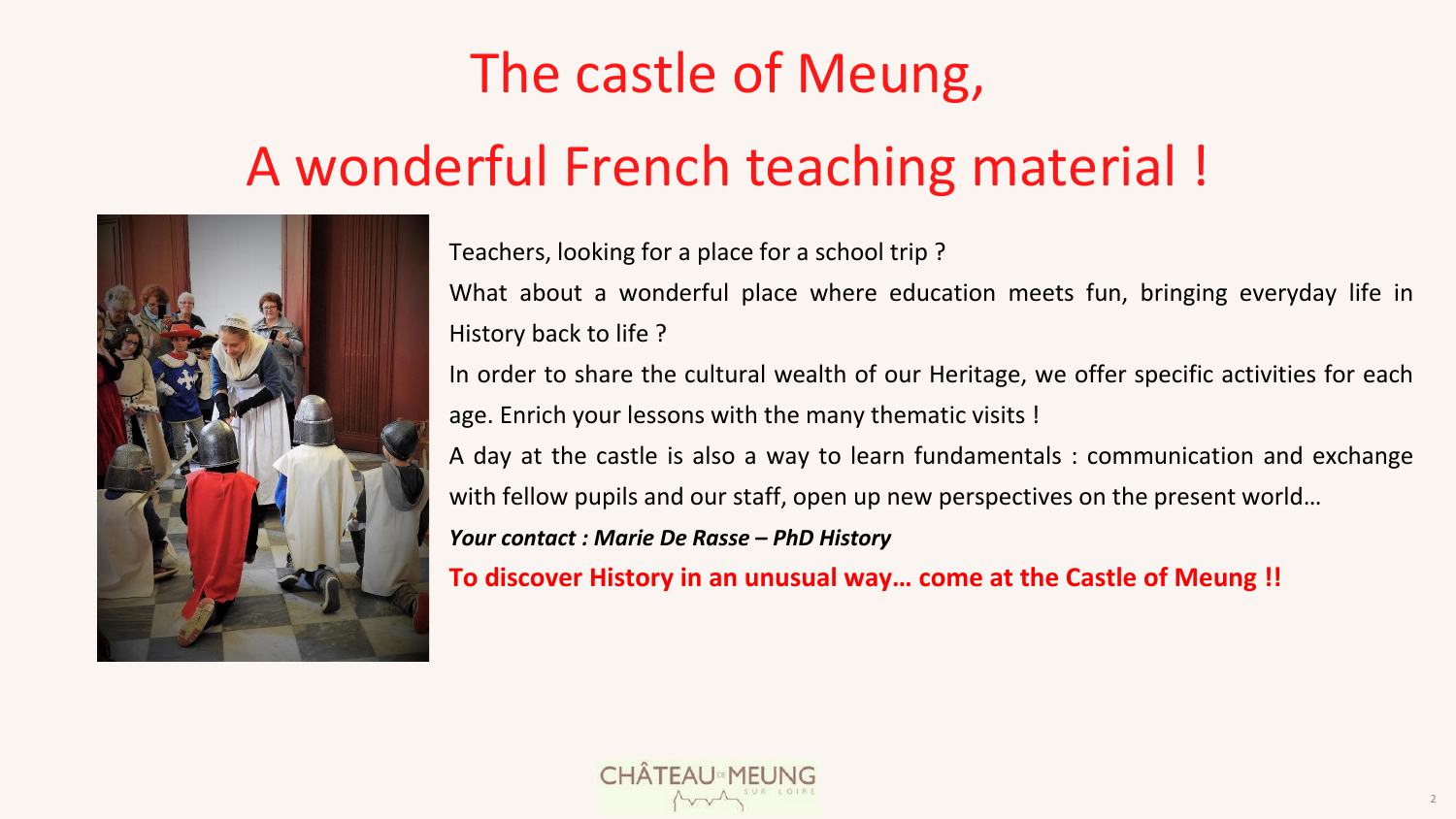Registered in French Heritage, the castle of Meung is located between the regions of Sologne and Beauce, in the Loire Valley, a UNESCO registered area.

Meung is 17 from Orleans, 40 km from Blois, 96 km from Tours and 135 km from Paris.

The train station (55mn from Paris Austerlitz station) is only a 10mn walk.



## Location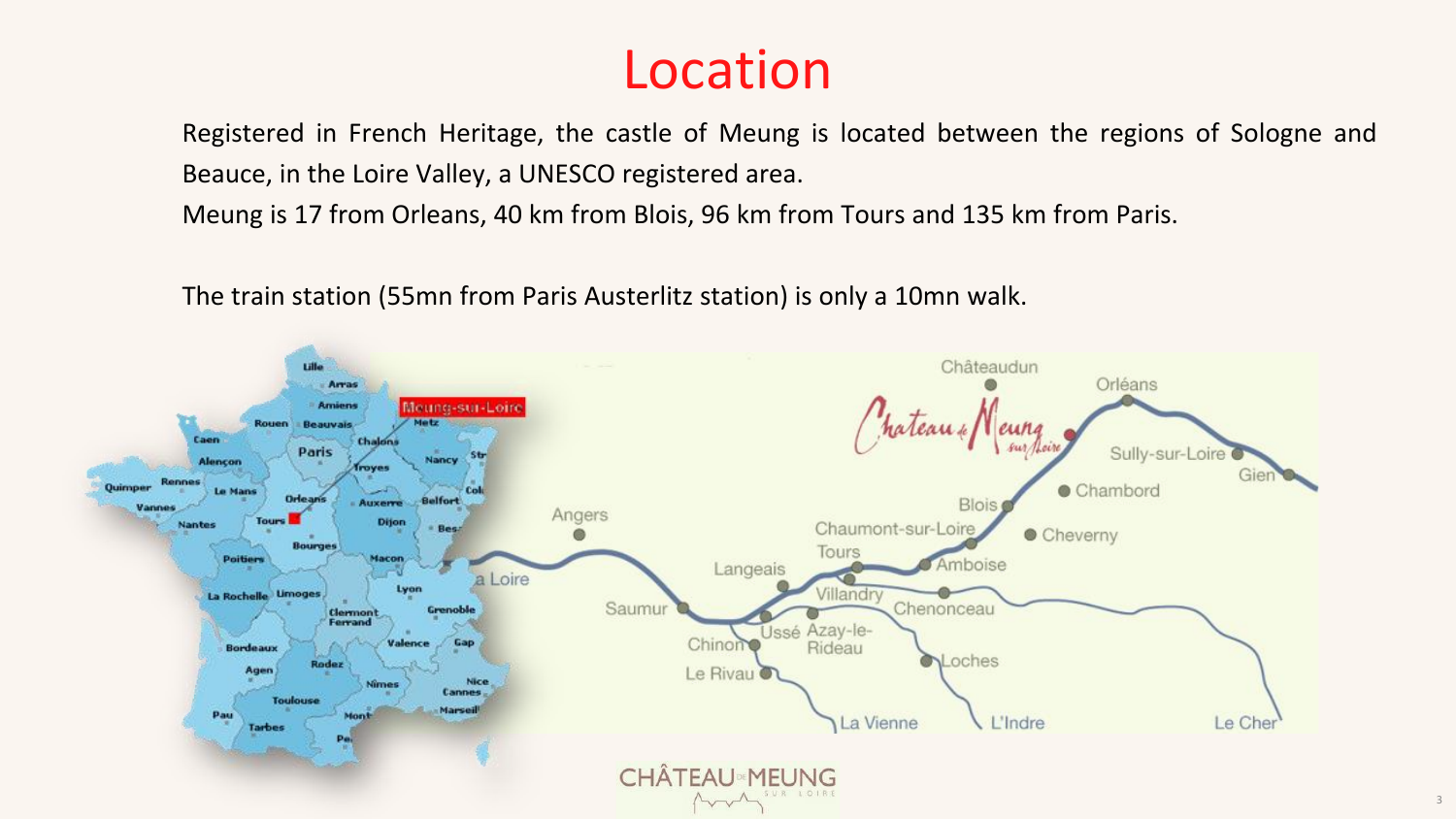## **VISITS**

**1- Unguided tour** : Teachers guide their students through the castle with a leaflet. Educational purpose : understanding the evolution of materiel life through History (special guidebook provided). Primary and high school : Pupils look for anachronistic items left by the mischievous robot Walter. High School : Students discover daily life at the castle at their own rhythm Price : 6€/student, 2 chaperones free of charge / Duration : 1h

**2- History comes to life – guided tour** : Following the costumed guide, rediscover History, with all your senses ! From the kitchen to the bath, from the weapons to the bed, go for an historical trip back to Joan of Arc's era ! Educational purpose : learning new vocabulary skills, understanding a society From 4 to 18 years old.

Price : 7€/student, 2 chaperones free of charge / Duration : 1h30 – ( other historical era available upon request)

**3- History Explorers – guided tour** : Following the costumed guide, children learn how to survive through History : get dressed (costume provided), eat and fight! An unusual and fun way of stepping back in History ! Educational purpose : learning new vocabulary skills, understanding the evolution of society. From 6 to 12 years old.

Price : 7€/student, 2 chaperones free of charge / Duration : 1h30

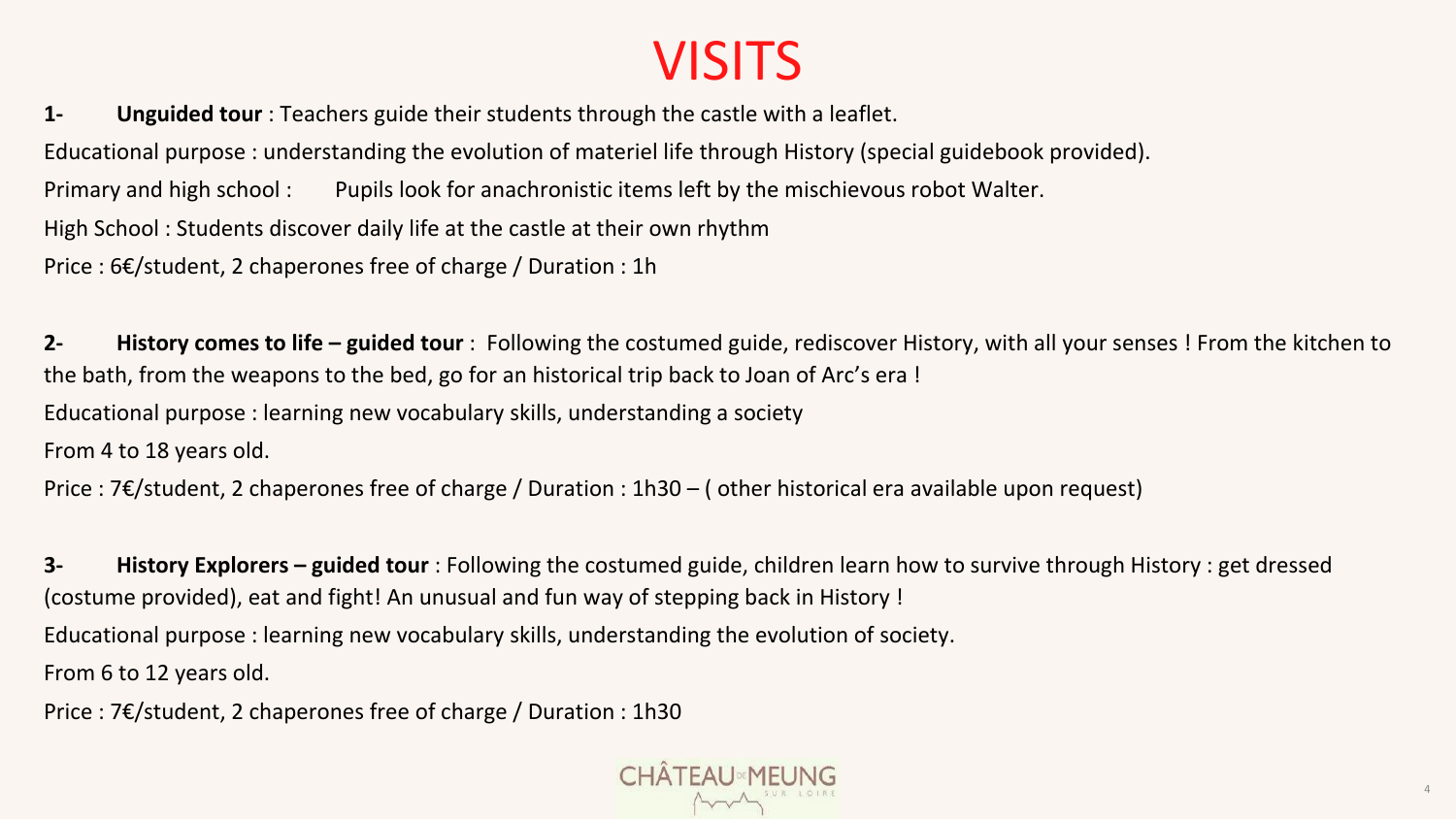## EDUCATIONAL WORKSHOPS

Add some experiment to your tour :

### **Heraldry**

First, some explanations about the origins and symbols… then, the children grab fabric, pencils and scissors to create their own coat of arms to bring home. Price : 5€/student / Duration : 1h – material provided

### **« Knight, dinner's ready ! »**

Learn how to behave as a perfect knight when it's time to eat. But, what did knights eat back then? For the bravest, taste a medieval sweet.

Price : 5€/student / Duration : 45 mn

### **« To arms!»**

Meet the soldier (knight or bowman) and learn all about medieval arms and weapons.

Price : 180€/class / Duration : 1h

*A specific theme or project request ? We'll be glad to hear about it !*





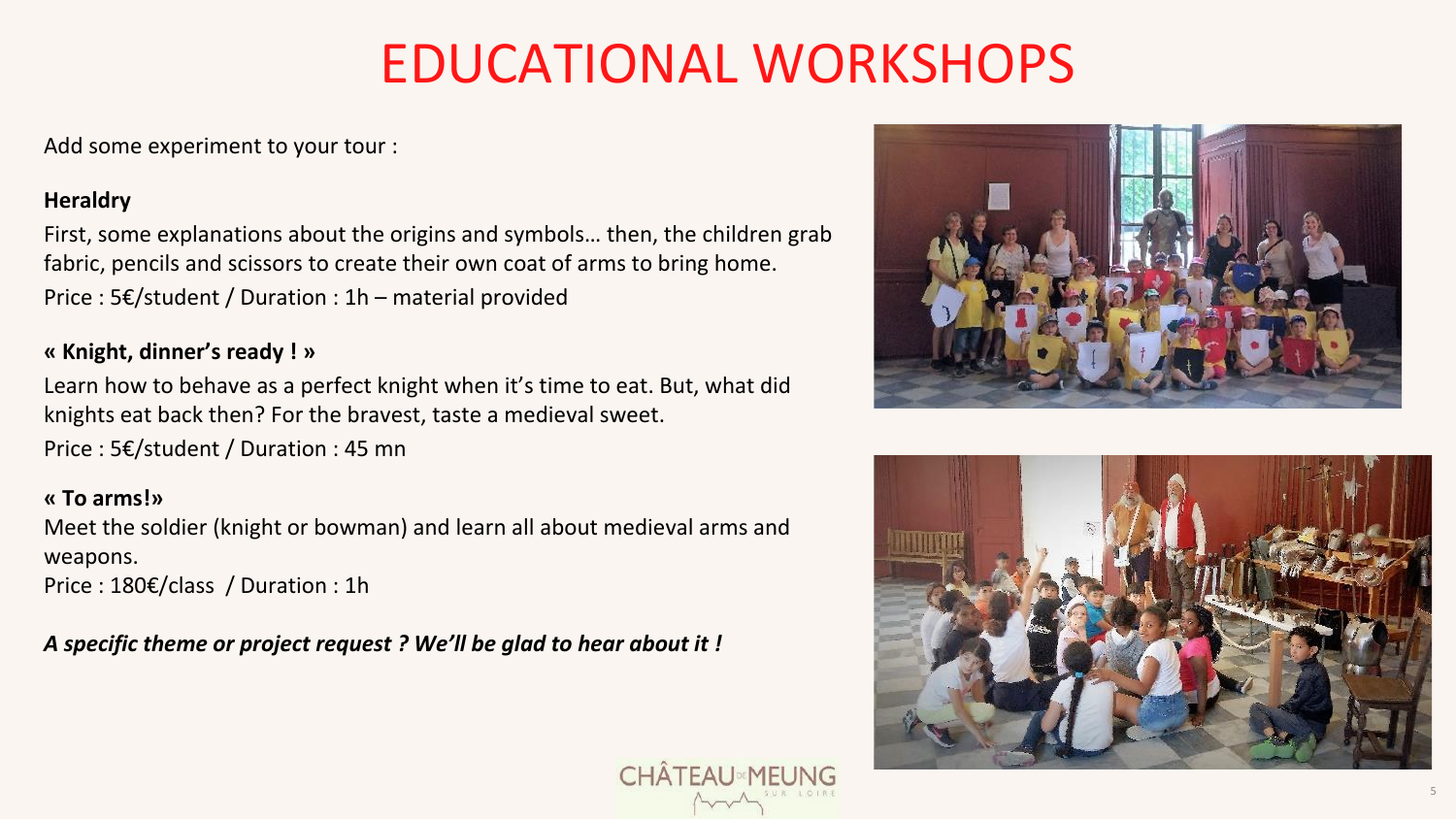## NEW VISITS !

**Royal tour – guided tour :** Children become the Princes and Princesses of the Castle. First, they make their own crowns (30mn), then they follow the costumed guide to discover their castles and learn how to be a perfect Majesty ! (45mn) Educational purpose : learning to observe, learning to express yourself, learning to situate time and space. **Special preschool tour !**

Price : 7€/student, 2 chaperones free of charge / Duration : 1h15

**Enchanted tour – guided tour :** Following the costumed guide, children rediscover History through the tales, from fiction to reality… Once Upon A Time…

Educational purpose : understanding society through fantasy, learning to express yourself, enhance artistic and literary knowledge.

From 3 to 18 years old.

Price : 7€/student, 2 chaperones free of charge / Duration : 1h30



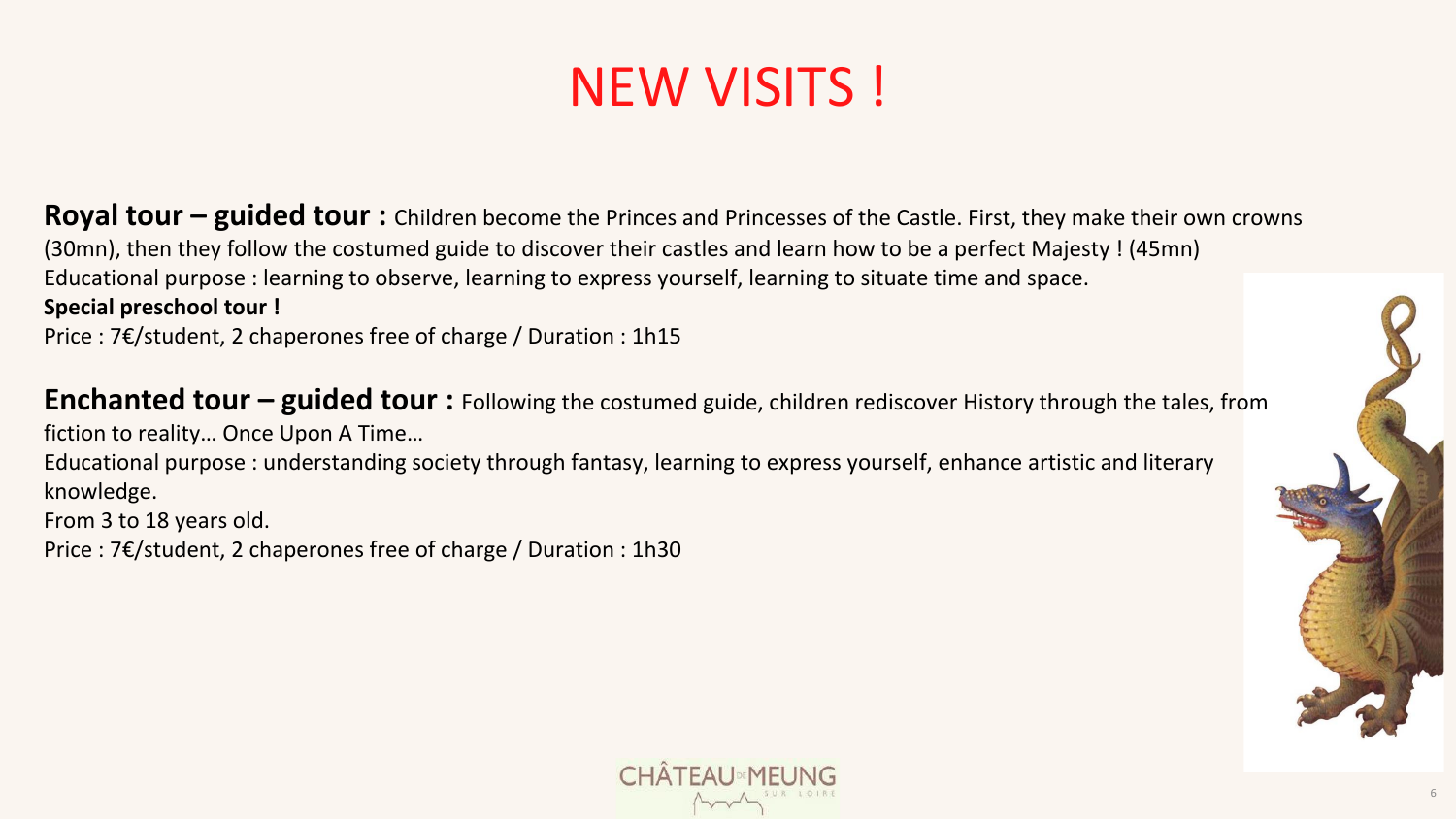## NEW ! Investigate with Anne Mésia

### **Add some mystery to your visit : play with Anne Mesia and discover the park !**

Will you be able to break the spell on the castle? Detectives : grab your smartphones… Ready, steady, go !

Augmented reality treasure hunt in the park No extra fees – free download on smartphone (non provided smartphone) Available on Apple Store and Google Play Unguided activity - Duration : 45mn



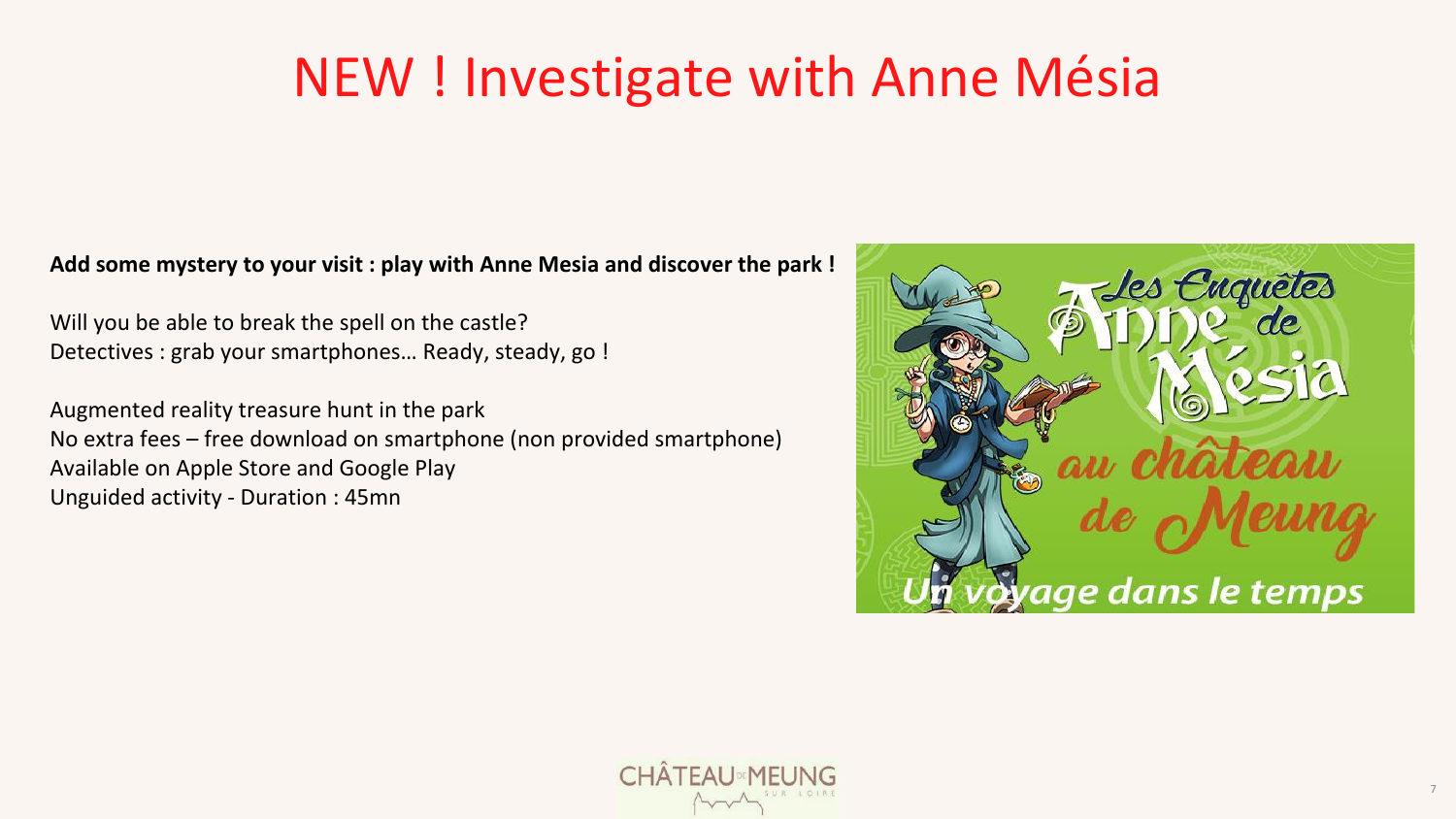## CHRISTMAS SPECIAL

The magic of Christmas comes back !

Have an enchanting tour at the Castle of Meung and meet the famous Walter the Robot, and dear Santa !

In option : Christmas workshops and tales sessions !

Price : 7€/student, 2 chaperones free of charge Duration : 2h (tour, tales session, and workshop)





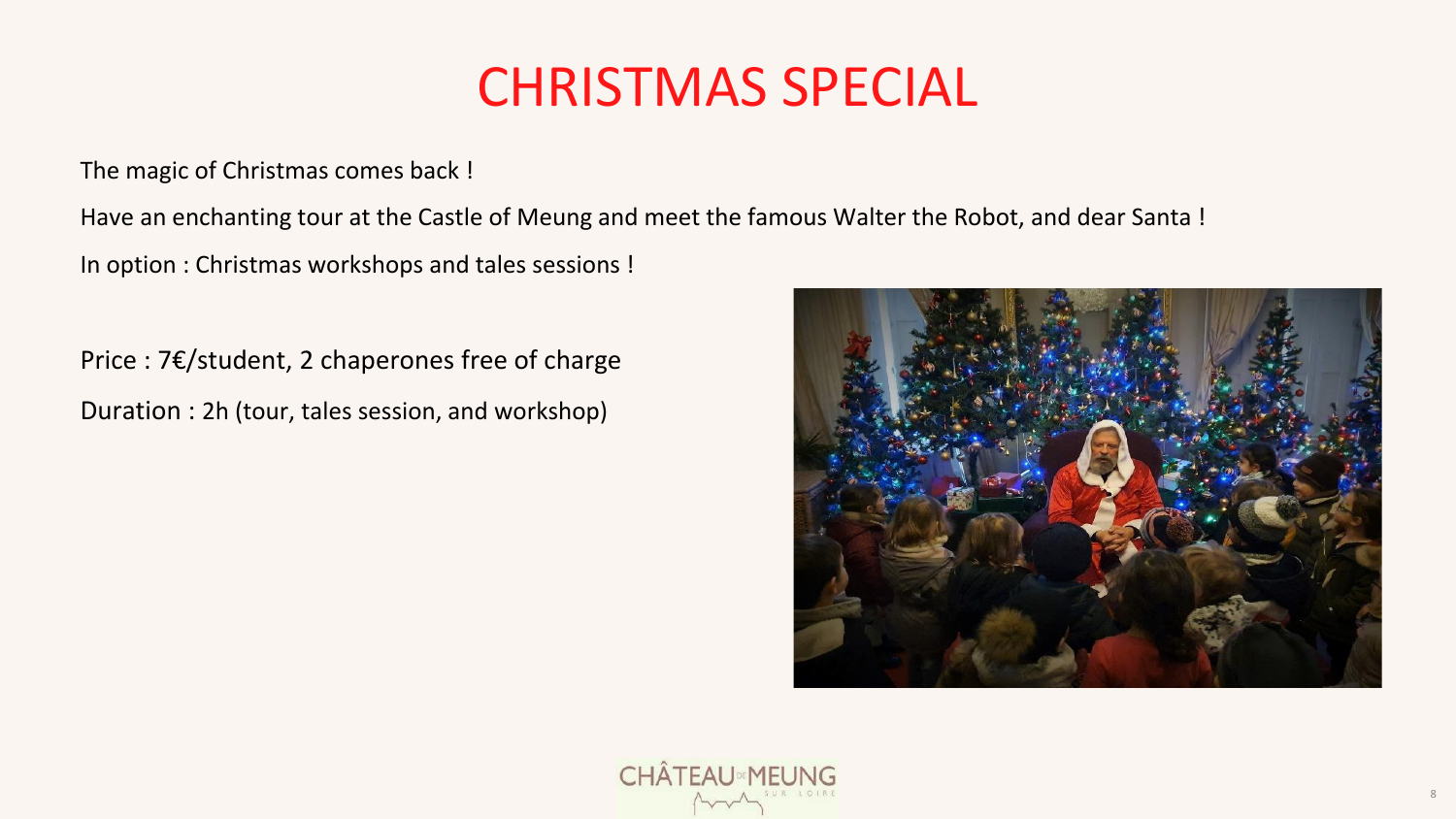## PICNIC

You are most welcome to have a picnic in the 7 hectares park. In case of bad weather, we will provide you with a room (free of charge – subject to availability)



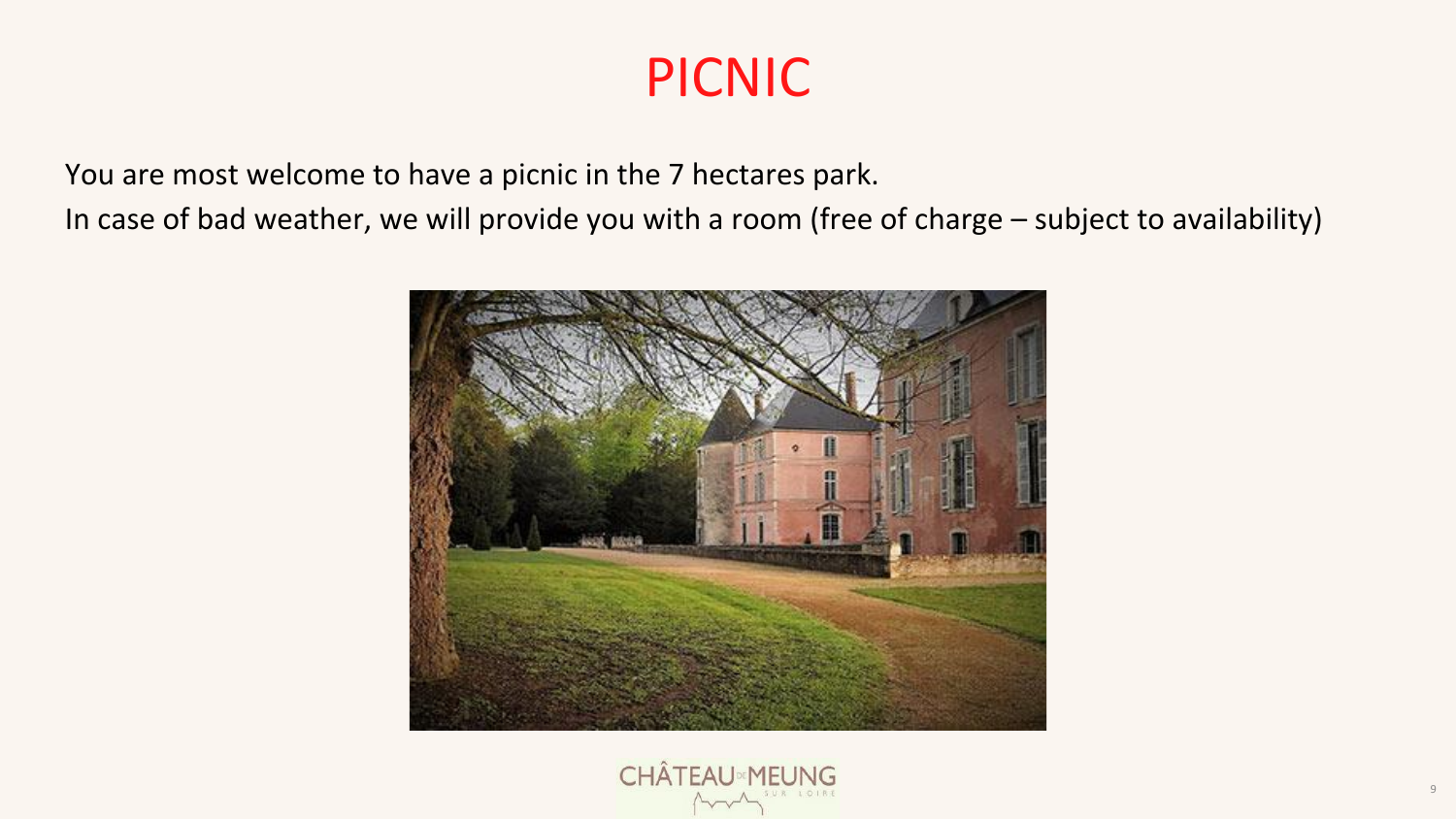### PRICES

| Tour                         | Langage                     | Age                | <b>Effectif</b> | <b>Duration</b> | <b>Price</b>             |
|------------------------------|-----------------------------|--------------------|-----------------|-----------------|--------------------------|
| <b>Unguided tour</b>         | <b>Guidebook in English</b> | 3 - 18 years old   |                 | $1h$ .          | 6€/student, 9€/chaperone |
| <b>History comes to Life</b> | Tour in English             | $6 - 18$ years old | 15 to 30 pers.  | 1h30            | 7€/student, 9€/chaperone |
| <b>History Explorers</b>     | Tour in English             | $6 - 12$ years old | 15 to 30 pers.  | 1h30            | 7€/student, 9€/chaperone |
| <b>Royal tour</b>            | Tour in English             | $3 - 6$ years old  | 15 to 30 pers.  | $1h$ .          | 7€/student, 9€/chaperone |
| <b>Enchanted tour</b>        | Tour in English             | $6 - 12$ years old | 15 to 30 pers.  | $1h$ .          | 7€/student, 9€/chaperone |
| <b>Christmas special</b>     | Tour in English             | $3 - 12$ years old | 15 to 30 pers.  | $1h$ .          | 7€/student, 9€/chaperone |
| <b>Workshop</b>              | Workshop in English         | $3 - 18$ years old | 15 to 30 pers.  | Variable        | On request               |
| <b>Costumes</b>              |                             | $3 - 12$ years old | 15 to 30 pers.  |                 | $2 \epsilon$ / student   |

### *2 free chaperones per group*